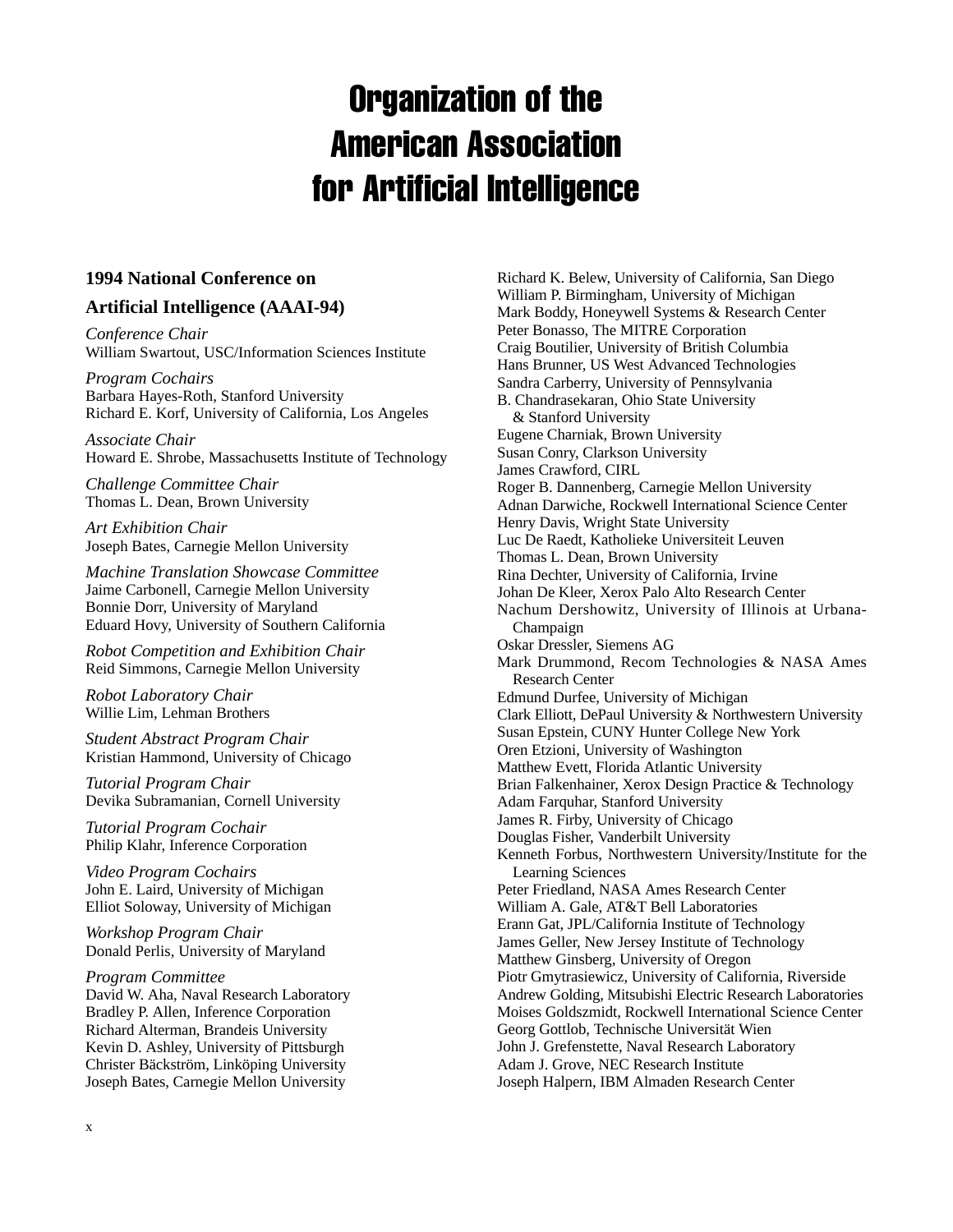Steve Hanks, University of Washington Othar Hansson, Heuristicrats Research Inc. & University of California, Berkeley James A. Hendler, University of Maryland Ian Horswill, Massachusett Institute of Technology & AI Laboratory Eric Horvitz, Microsoft Research Douglas J. Howe, AT&T Bell Laboratories Michael N. Huhns, MCC AI Laboratory Seth Hutchinson, University of Illinois at Urbana-Champaign Chung Hee Hwang, University of Rochester Yumi Iwasaki, Stanford University Randolph Jones, University of Michigan Leo Joskowicz, IBM TJ Watson Research Center Leslie Pack Kaelbling, Brown University Avi Kak, Purdue University Peter D. Karp, SRI International Simon Kasif, Johns Hopkins University Henry A. Kautz, AT&T Bell Laboratories Richard M. Keller, NASA Ames Research Center Hiroaki Kitano, Sony Computer Science Laboratory Georg Klinker, Digital Equipment Corporation Daphne Koller, University of California, Berkeley Janet Kolodner, Georgia Institute of Technology Kurt Konolige, SRI International John R. Koza, Stanford University Benjamin Kuipers, University of Texas at Austin John Laird, University of Michigan Gerhard Lakemeyer, University of Bonn Amy Lansky, NASA Ames Research Center David Leake, Indiana University Wendy G. Lehnert, University of Massachusetts Alon Levy, AT&T Bell Laboratories Long-Ji Lin, Siemens Corp Research Inc Marc Linster, Digital Equipment Corporation Diane Litman, AT&T Bell Laboratories Sridhar Mahadevan, University of South Florida V.W. Marek, University of Kentucky Matthew T. Mason, Carnegie Mellon University David McAllester, Massachusetts Institute of Technology/AI Laboratory Kathleen McCoy, University of Delaware John McDermott, Digital Equipment Corporation Sheila McIlraith, University of Toronto David Miller, The MITRE Corporation Steve Minton, NASA Ames Research Center Thomas Mitchell, Carnegie Mellon University Andrew Moore, Carnegie Mellon University Mark A. Musen, Stanford University Karen L. Myers, SRI International Dana S. Nau, University of Maryland P. Pandurang Nayak, NASA Ames Research Center Nils Nilsson, Stanford University Martha Palmer, University of Pennsylvania Judea Pearl, University of California, Los Angeles Fernando Pereira, AT&T Bell Laboratories Dean Pomerleau, Carnegie Mellon University

Jean Ponce, University of Illinois at Urbana-Champaign David Poole, University of British Columbia Gregory Provan, Institute for Decisions Systems Research Teodor Przymusinski, University of California, Riverside Abhiram Ranade, University of California, Berkeley Edwina L. Rissland, University of Massachusetts Enrique Ruspini, SRI International Stuart Russell, University of California, Berkeley Jeffrey Schlimmer, Washington State University Guus Schreiber, University of Amsterdam Hinrich Schutze, Stanford University Bart Selman, AT&T Bell Laboratories Jude Shavlik, University of Wisconsin Mark Shirley, Xerox Palo Alto Research Center Yoav Shoham, Stanford University Reid Simmons, Carnegie Mellon University Munindar P. Singh, MCC David E. Smith, Rockwell International Wayne Snyder, Boston University Lynn Andrea Stein, Massachusetts Institute of Technology & AI Laboratory Mark E. Stickel, SRI International David G. Stork, Ricoh California Research Center Rudi Studer, Universität Karlsruhe Devika Subramanian, Cornell University Richard Sutton, GTE Laboratories Inc. William Swartout, USC/Information Sciences Institute Katia Sycara, Carnegie Mellon University Prasad Tadepalli, Oregon State University Austin Tate, University of Edinburgh Gerry Tesauro, IBM Watson Research Laboratories Richmond Thomason, University of Pittsburgh Charles Thorpe, Carnegie Mellon University David Throop, Boeing Missiles & Space Paul Utgoff, University of Massachusetts Peter van Beek, University of Alberta Pascal Van Hentenryck, Brown University Manuela Veloso, Carnegie Mellon University David L. Waltz, NEC Research Institute, Inc. Bonnie L. Webber, University of Pennsylvania David E. Wilkins, SRI International Randall Wilson, Sandia National Laboratories Kent Wittenburg, Bell Communications Research Gregg Yost, Digital Equipment Corporation Hantao Zhang, University of Iowa Shlomo Zilberstein, University of Massachusetts

#### *Auxiliary Reviewers*

Jürgen Angele, University of Karlsruhe John Ash, Washington State University Andrew Baker, University of Oregon Anthony Barret, University of Washington Howard Beck, AIAI, University of Edinburgh Maria-Paola Bonacina, University of Iowa Piero Bonatti, University of Technology Vienna Claudia Boettcher, Fraunhofer Institute, Karlsruhe Ronen Brafman, Stanford University Gerhard Brewka, GMD (Germany) Maurice Bruynooghe, Katholieke Universiteit Leuven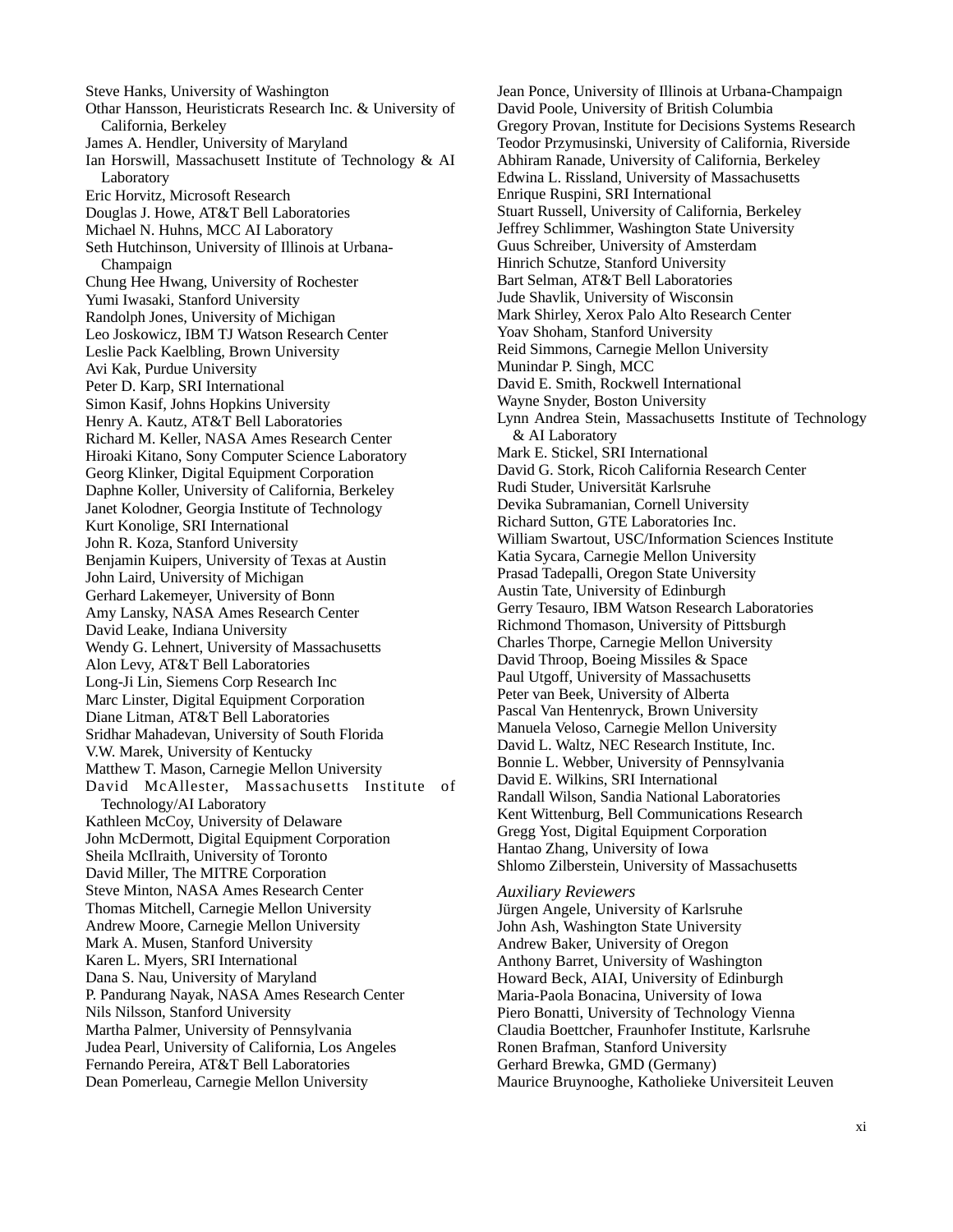Joanna Bryson, Massachusetts Institute of Technology, AI Laboratory Steven V. Chenoweth, AT&T Global Information Solutions Lonnie Chrisman, Carnegie Mellon University Paul Dagum, Rockwell Science Center Keith S. Decker, University of Massachusetts Alvaro Del Val, Stanford University Marie des Jardins, SRI International Christy Doran, University of Pennsylvania Georg Dorffner, Austrian Research Institute for Artificial Intelligence Brian Drabble, University of Edinburgh, AIAI Tim Duncan, University of Edinburgh, AIAI Thomas Eiter, University of Technology Vienna Werner Emde, GMD (Germany) Reinhard Enders, Siemens AG Henrik Eriksson, Stanford University David Etherington, AT&T Bell Laboratories Dieter Fensel, University of Karlsruhe Eugene Fink, Carnegie Mellon University Hartmut Freitag, Siemens AG Nir Friedman, Stanford University Mitch Garnaat, Xerox Corporation John H. Gennari, Stanford University Keith Golden, University of Washington Richard Goodwin, Carnegie Mellon University Lloyd Greenwald, Brown University Narendra K. Gupta, Siemens Corporate Research Inc. Leonard Hermens, Washington State University William Hill, Bellcore John Josephson, Ohio State University Herbert Kay, University of Texas Jak Kirman, Brown University Adrian Klein, Stanford University Kevin Knight, USC/Information Sciences Institute Sven Koenig, Carnegie Mellon University Philip D. Laird, NASA Ames Research Center Dieter Landes, University of Karlsruhe Neal Lesh, University of Washington Shieu-Hong Lin, Brown University Christopher Lynch, Northeastern University Daniel P. Miranker, University of Texas Michael Montag, Siemens AG Dimitri Naidich, University of Iowa Susanne Neubert, University of Karlsruhe Ann Nicholson, Brown University Klaus Noekel, Siemens AG Ron Parr, UC Berkeley Peter Patel-Schneider, AT&T Bell Laboratories Barak Pearlmutter, Siemens Corporate Research Inc Scott Penberthy, University of Washington Mark Peot, Stanford University Lance Ramshaw, Institute for Research in Cognitive Science Alan Rector, University of Manchester Elisha Sacks, Princeton University Kate Sanders, Brown University Klaus Schild, German Research Center for AI (DFKI) Franz Schmalhofer, German Research Center for AI (DFKI)

Robert Schrag, University of Texas Grigori Schwarz, Stanford University Richard Segal, University of Washington Naveen Sharma, Xerox Corporation B. Srinivas, University of Pennsylvania Jussi Stader, AIAI, University of Edinburgh Markus Stumptner, University of Technology Vienna Milind Tambe, USC/Information Sciences Institute Gabriel Taubin, IBM T.J. Watson Research Center Peter Terpstra, University of Amsterdam Samson W. Tu, Stanford University Tomas E. Uribe, Stanford University Gertjan van Heijst, University of Amsterdam Maarten van Someren, University of Amsterdam Henk Vandecasteele, Katholieke Universiteit Leuven Patricia Wells, Washington State University Monika Zickwolff, University of Darmstadt

#### **AAAI Officials**

*President* Barbara Grosz, Harvard University

*President-Elect* Randall Davis, Massachusetts Institute of Technology

*Past President* Patrick J. Hayes, University of Illinois

*Secretary-Treasurer* Norman R. Nielsen, SRI International

*Councilors (through 1994)* Jaime Carbonell, Carnegie Mellon University Paul Cohen, University of Massachusetts Elaine Kant, Schlumberger Laboratory for Computer Science Candace L. Sidner, Digital Equipment Corporation

*Councilors (through 1995)* Johan de Kleer, Xerox Palo Alto Research Center Benjamin Kuipers, University of Texas, Austin Paul Rosenbloom, USC/Information Sciences Institute Beverly Woolf, University of Massachusetts

*Councilors (through 1996)* Thomas L. Dean, Brown University Robert S. Engelmore, Stanford University Peter Friedland, NASA Ames Research Laboratory Ramesh Patil, USC/Information Sciences Institute

#### **Standing Committees**

*Conference Chair* William Swartout, USC/Information Sciences Institute

*Finance Chair* Norman R. Nielsen, SRI International